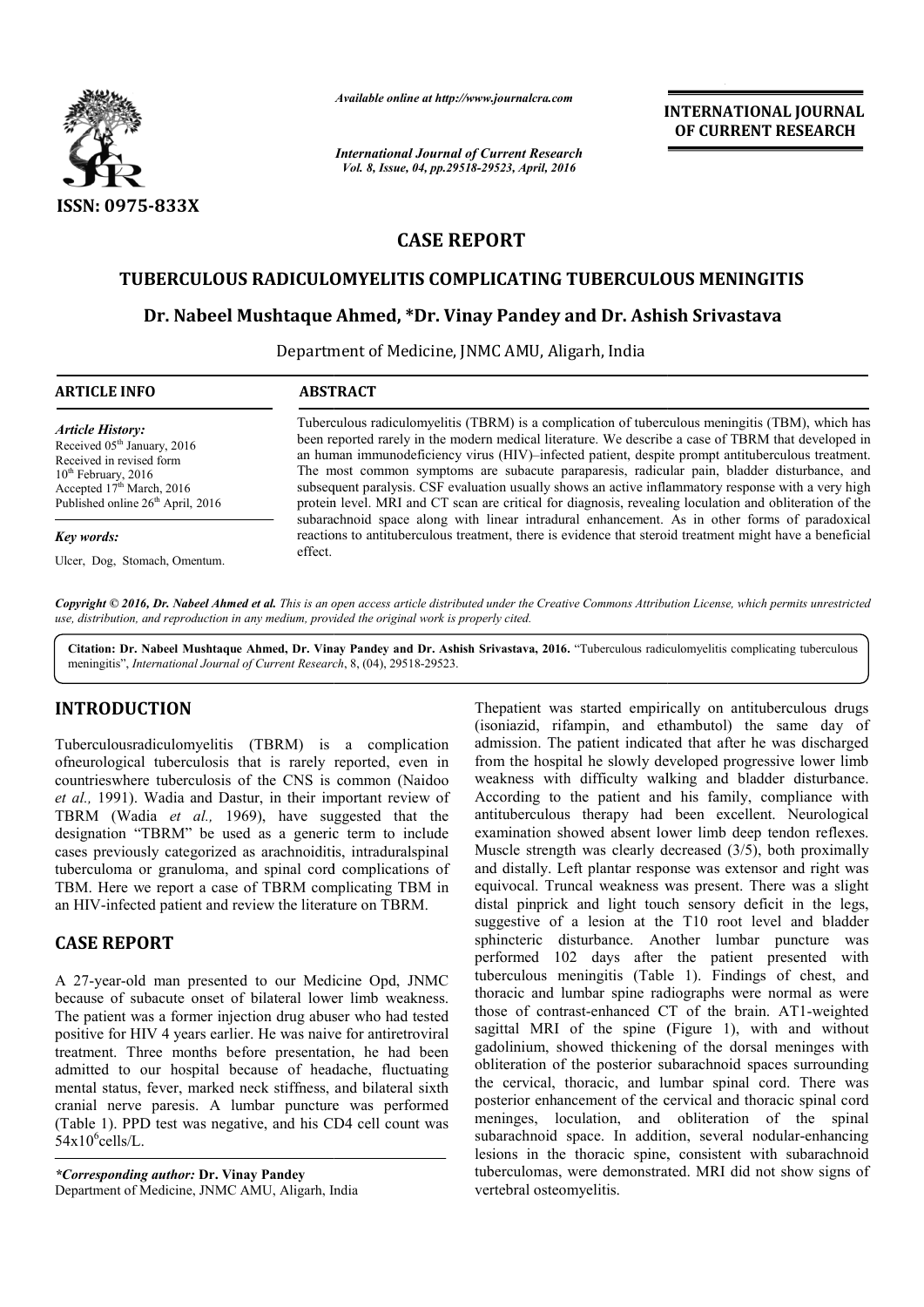#### **Table 1. CSF characteristics in a patient with tuberculous meningitis complicated by tuberculousradiculomyelitis**

|                                                                       | At presentation with   | 102 days after starting |  |  |
|-----------------------------------------------------------------------|------------------------|-------------------------|--|--|
| <b>CSF</b>                                                            | Tuberculous meningitis | TB treatment            |  |  |
| WBC count, cells/mL                                                   | 320 (35% PMN, 65% L)   |                         |  |  |
| Glucose level, $g/L$                                                  | 0.02                   | 0.38                    |  |  |
| Protein level, g/L                                                    | 2.20                   | 2.44                    |  |  |
| <b>ADA</b>                                                            | $17.4$ U/L             | 9.3                     |  |  |
| AFB staining                                                          | Negative               | Negative                |  |  |
| NOTE. ADA, adenosindeaminase; AFB, acid-fast bacilli; L, lymphocytes; |                        |                         |  |  |
| PMN, polymorphonuclear cells; TB, tuberculosis.                       |                        |                         |  |  |



**Figure 1. MRI performed at presentation.** *A* **and** *B,* **Sagittal spine echo T1-weighted MR image before and after administration of iv gadolinium-DTPA, showing marked meningeal thickening with intense enhancement of the entire subarachnoid space indicating arachnoiditis.** *C* **and** *D,* **Axial T1- and T2-weighted spin and fast spin echo images showing diffuse enhancement of dura-arachnoid complex around cord. T2 sequence shows increased signal intensity of cord indicative of medullar damage**

The clinical and radiological features were consistent with TBRM. Methylprednisolone (45 mg daily) was added to the therapeutic regimen. During the following month, there wasimprovement in the lower extremity strength to the point that the patient could walk without support. There was no change in bladder disturbance. Four months after presentation (Figure 2), another MRI revealed a syringomyelic cavity

involving the thoracic and lumbar spinal cord (from the second thoracic vertebra to the conusmedullaris) with minimal meningeal enhancement after contrast administration. Antituberculoustreatment and steroid therapy were maintained for 12 and 10 months, respectively. The patient did not receive antiretrovirals before finishing antituberculous treatment.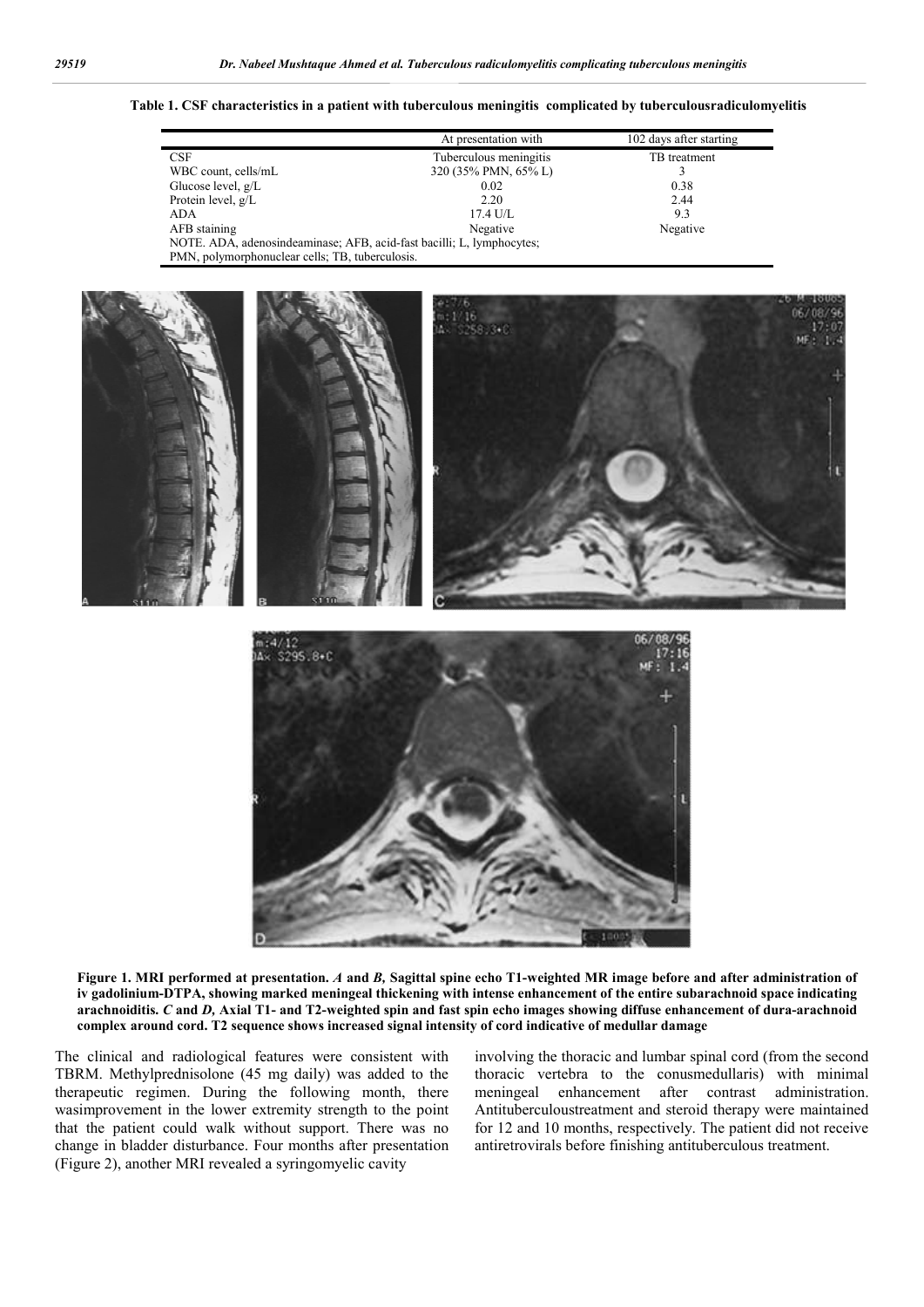

**Figure 2. MRI performed 4 months after treatment.** *A* **and** *B,*  **Sagittal spine echo T1-weighted MR image before and after administration of iv gadolinium-DTPA, showing minimal meningeal enhancement and a low intensity intramedular lesion.**  *C* **and** *D,* **Sagittal spine echo T2-weighted MR image showing a central syringomyelic cavity extending from the T2 level down to the conusmedullaris**

CD4 cell count at the end of antituberculous treatment was  $184x10^6$  cells/L. Atthat point, the patient started a regimen of stavudine, lamivudine, and indinavir. The patient has been followed for 1year after presentation. There has been no significant change in his neurological status during the last 1 year.

#### **Discussion and Review**

*Pathogenesis.* TBRM may develop in 1 of 3 ways: (1) as a primary tuberculous lesion (i.e., the first expression of tuberculosis of the CNS); (2) as a downward extension of TBM; and (3) as a secondary extension from vertebral tuberculosis. Myelopathy with spinal subarachnoid obstruction secondary to tuberculousarachnoiditis was first described by Sir Victor Horsley (Horsley, 1909). Although for a long period TBRM was considered a complication of vertebral tuberculosis, in 1947, Ransome and Montiero reported 4 patients from Singapore in whom tuberculousmyelopathy occurred in the absence of Pott's disease (Ransome, 1947). *Pathology.* Macroscopically, one of the most remarkable features of TBRM is the presence of an exudate that is usually described as extensive, copious, and tenacious. The entire space between the spinal dura mater and the leptomeninges can be occupied and expanded by this exudate (Dastur *et al.,*  1995). The exudate can produce partial or complete encasement of the spinal cord, with impingement of spinal roots. In addition, thrombosis of the anterior spinal artery that produces cord infarction has been described elsewhere (Dastur, 1969; Villoria *et al.,* 1995; Sheller, 1986). Microscopically, the main pathological feature of TBRM is the presence of a granulomatous reaction of the spinal leptomeningesfrequently associated with histiocytic proliferation, vasculitiscaseation, and tubercle formation (i.e., frank giant cell systems with necrotic centers and epitheloid cells) (Dastur, 1969).

*Clinical findings:* The clinical features of TBRM have been well described (Wadia and Dastur, 1969). TBRM is characterized by the subacute onset of paraparesis that progresses over 1 or 2 months. Symptoms include root pain, paraesthesias, bladder disturbance, and muscle wasting; subsequent paralysis develops, usually after a few days. It is not uncommon to find absent deep tendon reflexes with flaccidity in the lower limbs and the presence of extensor plantar response (Wadia, 1973). Secondary radiculomyelitis may appear during the acute stage or after variable periods since the onset of TBM. Kozlowski (Kozlowski, 1963) described 2 cases of adhesive arachnoiditisthat developed 7 and 9 years, respectively, after TBM. In another series, 2 patients with paraparesis that occurred 14 and 17 years, respectively, after TBM were reported (Chang *et al.,* 1989). It is possible that TBRM, in some of the cases with a long delay between TBRM diagnosis and TBM, was diagnosed on the basis of a long-term complication of TBRM, such as the development of a syringomyelic cavity. Although spinal extension of tuberculous basal meningitis usually develops within weeks of starting inadequate antituberculous treatment (Wadia, 1973), radiculomyelopathycan also develop during appropriate treatment of intracranial tuberculosis (Freilich, 1979; Wadia, 1973; Teoh *et al.,* 1987; Leonard *et al.,* 1990). In most patients with TBRM, evaluation of CSF reveals an active inflammatory response with pleocytosis (lymphocytosis), hypoglycorrhachia, and a very high protein level (probably the result of CSF flow blocks). It should be noted that these alterations could persist despite sterilization of the CSF (as it happened in our case). Diagnosis of TBRM is usually suspected on the basis of clinical and CSF findings, as well as with typical myelographic, CT, or MRI appearance (Gupta *et al.,* 1994; Sharma *et al.,* 1997). In our patient, the presentation of TBRM was similar to the clinical picture described by others (Wadia, 1969; Dastur, 1969; Woolsey *et al.,* 1988; Lin *et al.,* 1994; Brooks *et al.,* 1954). The initial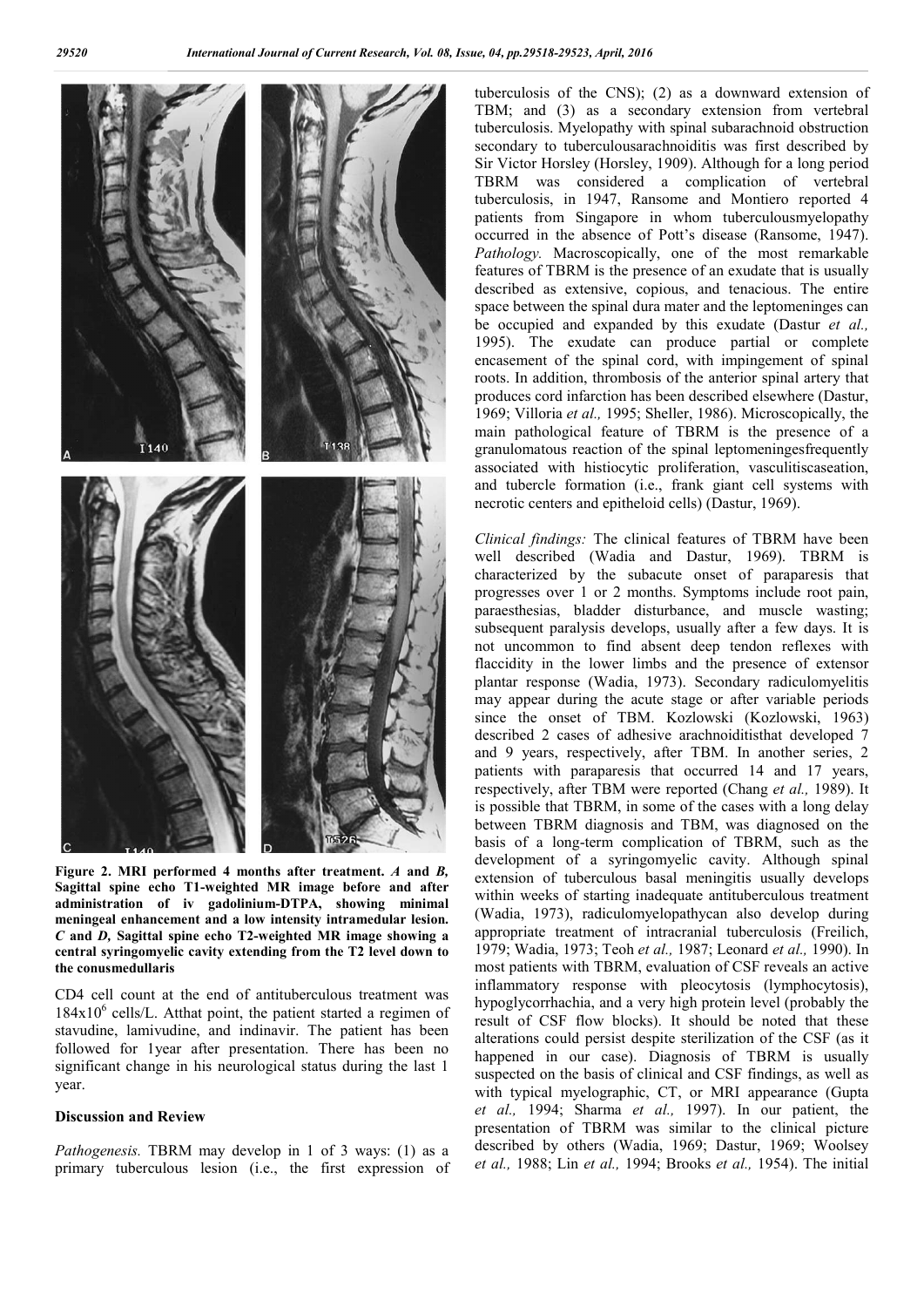TBM was followed by extension of the inflammatory process to the spinal cord and nerve roots, manifesting as paraparesisand areflexia. In nonimmunosuppressed patients, the thoracic spinal cord is most frequently involved (Chang *et al.,* 1989; Gupta *et al.,* 1994; Sharma *et al.,* 1997). Our patient was HIV-infected. In our review, we found only 1 other case of TBRM associated with HIV-infection (Woolsey *et al.,*  1988). Patients coinfected with HIV and tuberculosis are at high risk for developing TBM. In fact, the risk of CNS involvement in patients with tuberculosis is 5 times higher if the patient is HIV coinfected (Berenguer *et al.,* 1992), especially if the HIV has been acquired through injection drug use (Villoria *et al.,*1995). However, it has been shown that HIV infection does not appear to modify the clinical manifestations and complications of TBM (Berenguer *et al.,*  1992). There are no data to support an increase in the incidence of TBRM in the HIV-infected population.

*Radiographic Imaging:* CT and MRI are critical for the diagnosis of TBRM. (Chang *et al.,* 1989) compared conventional myelograms, myelo-CT, and MRI with and without administration of contrast medium and concluded that conventional myelography remained the primary radiological method for diagnosis of suspected TBRM, particularly in those cases that are characterized by chronic adhesive changes. They considered, however, that in patients with an active inflammatoryprocess within thethecal sac or with myelopathy, gadolinium enhanced MRI may be the optimal primary imaging technique, obviating myelography. (Gupta *et al.,* 1994) supported MRI as the primary imaging modality in the screening of patients with suspected intraspinal tuberculosis, regardless of the stage of the disease. The MRI features of TBRM include loculation and obliteration of the spinal subarachnoid space, with loss of the outline of the spinal cord in the cervicothoracic spine and matting of the nerve roots in the lumbar region (Chang *et al.,* 1984; Gupta *et al.,* 1994; Kumar *et al.,* 1993; Villoria *et al.,* 1995; Gero *et al.,* 1991). Even when the enhanced MRI appears entirely normal, gadolinium enhanced MRI usually reveals nodular, thick, linear intraduralenhancement, often completely filling the subarachnoid space (Chang *et al.,* 1984; Gupta *et al.,* 1994; Kumar *et al.,* 1993; Gero *et al.,* 1991). When TBRM is imaged in a chronic phase, the gadolinium-enhanced images may not show any enhancement, even when unenhanced images show signs of arachnoiditis (e.g., matted nerve roots) (Gupta *et al.,*  1994).

The secondary development of a syringomyeliccavity is a known late complication of some cases (including ours) of tuberculousarachnoiditis (Daif *et al.,* 1997; Fehlings *et al.,*  1992). MRI imaging coupled with iv gadolinium has proved to be more sensitive than enhanced CT in its ability to show abnormal meningeal enhancement in non-AIDS and AIDS patients (Post *et al.,* 1986; Chang *et al.,* 1990; Villoria *et al.,* 2000). Meningeal enhancement is seen in the basal cisterns and over the convexity of the brain in most patients, and is the most direct evidence of the inflammatory reaction to the tuberculousmeningeal infection (Villoria *et al.,* 1995). Spinal meningeal enhancement in the cervical and thoracic regions suggests TBRM (Villoria *et al.,* 1995). Our conclusion from the literature review is that the most sensitive method for radiological evaluation for TBRM is an MRI using T1 weighted sagittal and axial views pre- and postadministrationof gadolinium-DTPA. *Treatment.*In patients with TBM, early diagnosis and initiation of therapy is of utmost importance to prevent unnecessary morbidity and mortality (Naidoo *et al.,*  1991; Berenguer *et al.,* 1992; Jinkins *et al.,* 1995). Delayed treatment in cases of TBM may result in severe sequelae. Although the importance of early treatment of TBM cannot be overemphasized, it should be recognized that TBRM, in some cases, mightdevelop "paradoxically" shortly after the start of appropriate treatment for TBM. Some authors have considered that TBRM might represent a form of paradoxical reaction to tuberculosis treatment, as it happened in our case (Rao *et al.,*  1995). In other types of neurotuberculosis, such as intracranial tuberculomas, it has been well described as a paradoxical growth of the tuberculomasduring appropriate antituberculous treatment (Afgani and Lieberman, 1994). Possible explanations for these paradoxical reactions are the recovery of the patient's delayed hypersensitivity response and an increase in response to mycobacterial antigens liberated after antituberculous treatment. Steroids have been used in other types of paradoxical tuberculousreactions and consequently they might play a role in the prevention of TBRM in patients treated for TBM.

Steroids have been used to prevent and treat the neurological complications of TBM (Parsons, 1989; Horne, 1966; Escobar *et al.,* 1975). Although it has been suggested that CSF WBC counts and protein content normalize more rapidly with use of steroids, their precise role in treating TBM is still uncertain. Reduction of mortality by corticosteroids in the acute phase of TBM has been reported in several series (Wasz-Hockert, 1962; Udani, 1971; ), including small numbers of patients (Kirsell, 1951; Escobar *et al.,* 1975), but not in others (Berenguer *et al.,*  1992). Most investigators consider that steroids are probably beneficial and should be given for 2 neurological complications associated with TBM: cerebral edema and spinal block (Ogawa *et al.,* 1987; Humphries, 1992). Our review found conflicting reports on the efficacy of steroids for the treatment of TBRM (Naidoo *et al.,* 1991; Wadia, 1969; John and Douglas, 1975; Freilich, 1979; Fehlings, 1992 ). Although we recognize that no randomized controlled trial has been performed, we support the strategy of using full antituberculoustherapy along with corticosteroids at antituberculoustherapy along with corticosteroids at presentation of TBRM (Naidoo *et al.,* 1991). The value of decompressive laminectomy remains uncertain (Gime´nez-Rolda, 1974; Vlcek *et al.,* 1984). In the more chronic forms of the disease, a localized area of arachnoiditis or cord compression from a cyst can be surgically treated with good results, but more extensive adhesive disease usually progresses despite laminectomy (Naidoo *et al.,* 1991). In summary, TBRM is a rare complication of TBM. TBRMshould be suspected whenever a patient with TBM develops spinal cord symptoms. Neuroimaging with MRI is critical for diagnosis. Given the exuberant nature of the inflammatory process at the spinal level, steroid treatment is probably indicated.

#### **REFERENCES**

Afgani, B., Lieberman, J. M. 1994. Paradoxical enlargement or development of intracranial tuberculomas during therapy. *Clin Infect Dis.*, 19:1092–9.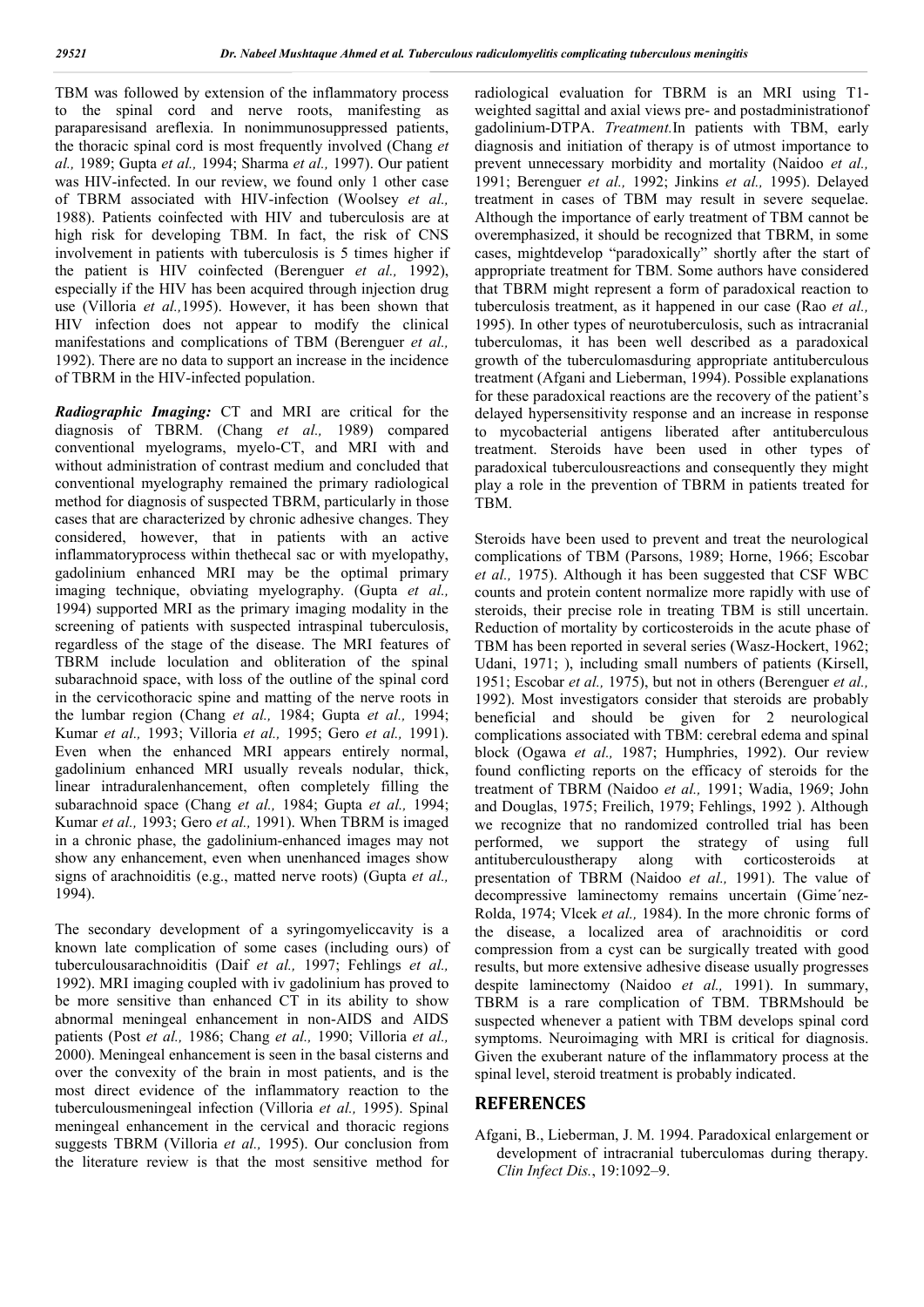- Berenguer, J., Moreno, S., Laguna, F., *et al*. 1992. Tuberculous meningitis in patients infected with the human immunodeficiency virus. *N Engl J Med*., 326:668–72.
- Brooks, W.D.W., Fletcher, A. P., Wilson, R. R. 1954. Spinal cord complications of tuberculousmeningitis: a clinical and pathological study. *Q J Med*., 23:275–90.
- Chang, K. H., Han, M. H., Choi, Y. W., Kim, I. O., Han, M. C., Kim, C. W. 1989. Tuberculousarachnoiditis of the spine: findings on myelography, CT, andMR imaging. *AJNR Am J Neuroradiol*, 10:1255–62.
- Chang, K. H., Han, M. H., Roh, J. K., *et al*. 1990. Gd-DTPA– enhanced MR imaging in intracranial tuberculosis. *Neuroradiology*, 32:19–25.
- Chang, K.H., Han, M. H., Roh, J. K., *et al*. 1990. Gd-DTPA– enhanced MR imaging of the brain in patients with meningitis: comparison with CT. *AJNR Am J Neuroradiol*, 11:69–76.
- Daif, A. K., Al Rajeh, S., Ogunniyi, A., Al Boukai, A., Al Tahan, A. 1997. Syringomyeliadeveloping as an acute complication of tuberculous meningitis. *Can J NeurolSci.,* 24:73–6.
- Dastur, D. K., Manghani, D. K., Udani, P. M. 1995. Pathology and pathogenetic mechanisms in neurotuberculosis. *Radiol Clin North Am*., 33:733–52.
- Dastur, D. K., Wadia, N. H. 1969. Spinal meningitides with radiculo-myelopathy. II. Pathology and pathogenesis*. J NeurolSci.,* 8:261–97.
- De La Blanchardiere, A., Stern, J. B., Molina, J. M., *et al*. 1996. Spinal tuberculousarachnoiditis. *Presse Med.,* 25:1333–5.
- Escobar, J. A., Belsey, M. A., Duen˜as, A. 1975. Mortality from tuberculous meningitis reduced by steroid therapy. Pediatrics, 56:1050–5.
- Escobar, J. A., Belsey, M. A., Duenas, A., Medina, P. 1975. Mortality from tuberculousmeningitis reduced by steroid therapy. *Pediatrics*, 56:1050–5.
- Fehlings, M. G., Bernstein, M. 1992. Syringomyelia as a complication of tuberculousmeningitis. *Can J NeurolSci.,* 19:84–7.
- Freilich, D., Swash, M. 1979. Diagnosis and management of tuberculous paraplegia with special reference to tuberculousradiculomyelitis. *J Neurol Neurosurg Psychiatry* 42:12–8.
- Gero, B., Sze, G., Sharif, H. 1991. MR imaging of intradural inflammatory diseases of the spine. *AJNR Am J Neuroradiol*, 12:1009–19.
- Gime´nez-Rolda´n, S., Esteban, A., Benito, C. 1974. Communicating syringomyeliafollowing cured tuberculous meningitis. *J Neurol Sci*., 23:185–97.
- Go´mez, A. J., Ziegler, D. K. 1966. Myelopathy-arachnoiditis secondary to tuberculousmeningitis. *J Nerv Ment Dis*., 142:94–100.
- Gupta, R. K., Gupta, S., Kumar, S., Kohli, A., Misra, U. K., Gujral, R. B. 1994. MRI in intraspinal tuberculosis. *Neuroradiology*, 36:39–43.
- Horne, N. W. 1966. A critical evaluation of corticosteroids in tuberculosis. *AdvTubercRes*., 15:1–54.
- Horsley, V. 1909. Chronic spinal meningitis: its differential diagnosis and surgical treatment. *BMJ*, 1:513–7.
- Humphries, M. 1992. The management of tuberculous meningitis.*Thorax*, 47: 577–81.
- Jinkins, J. R., Gupta, R., Chang, K. H. 1995. Rodrı´guez-Carbajal J. MR imaging of central nervous system tuberculosis. *RadiolClin North Am*., 33: 771–86.
- John, J. F., Douglas, R. G. 1975. Tuberculousarachnoiditis*. J Pediatr*., 86:235–7.
- Kato, M., Mochizuki, T., Negaro, K., Fukusako, T., Nogaki, H., Morimatsu, M. 1997. Magnetic resonance imaging of a case of central nervous system tuberculosis with tuberculousarachnoiditis and multiple tuberculomas. Nippon Ronen IgakkaiZasshi, 34:818–24.
- Kirsell, L. W. 1951. The clinical application of pituitary adreno-corticotrophic and adrenal steroid hormones. *Ann Intern Med.*, 35:615–8.
- Kozlowski, K. 1963. Late spinal blocks after tuberculous meningitis. *AJR Am J Roentgenol*., 90:1220–6.
- Kumar, A., Montanera, W., Willinsky, R., TerBrugge, K. G., Aggarwal, S. 1993. MR features of tuberculousarachnoiditis. *J Comput Assist Tomogr*, 17: 127–30.
- Leonard, J. M., Des Prez, R. M. 1990. Tuberculous meningitis. *Infect Dis Clin North Am*., 4:769–87.
- Lin, S. K., Wu, T., Wai, Y. Y. 1994. Intramedullary spinal tuberculomas during treatment of tuberculous meningitis. *Clin Neurol Neurosurg*, 96:71–8.
- Naidoo, D. P., Desai, D., Kranidiotis, L. 1991. Tuberculous meningo myelo radiculitis: a report of two cases. *Tubercle* 72:65–9.
- Ogawa, S. K., Smith, M. A., Brennessel, D. J., Lowy, F. D. 1987. Tuberculous meningitis in an urban medical center. Medicine (Baltimore) 66:317–26.
- Parsons, M. 1989. The treatment of tuberculousmeningitis. *Tubercle*, 70:79–82.
- Post, M. J., Sheldon, J. J., Hensley, G. T., *et al*. 1986. Central nervous system disease inacquired immunodeficiency syndrome: prospective correlation using CT, MR imaging, and pathologic studies. Radiology, 158:141–8.
- Post, M.J.D., Sheldon, J.J., Hensley, G.T., *et al*. 1986. Central nervous system diseases CID 30 (June) Tuberculous Radiculomyelitis After Tuberculous Meningitis 921 in acquired immunodeficiency syndrome: prospective correlation using CT, MR imaging and pathologic studies. *Radiology*, 1986; 158:141–8.
- Ransome, G. A., Montiero, E. S. 1947. A rare form of tuberculous meningitis. *BMJ*, 1:413–4.
- Rao, G. P., Nadh, B. R., Hemaratnan, A., Srinivas, T. V., Reddy, P. K. 1995. Paradoxical progression of tuberculous lesions during chemotherapy of central nervous system tuberculosis. *J Neurosurg*, 83:359–62.
- Schapira, M., Presas, J. L., Speiser, E., Klimovsky, S., Barro, A., Nogues, M. 1992. Paraplejiaaguda y cavitacio´nintramedularen unpaciente con tuberculosis pulmonar. *Medicina* (B Aires) 52:560–2.
- Sharma, A., Goyal, M., Mishra, N. K., Gupta, V., Gaikwad, S. B. 1997. MR imaging oftubercular spinal arachnoiditis. *AJR Am J Roentgenol*, 168:807–12.
- Sheller, J. R., Des Prez, R. M. 1986. CNS Tuberculosis. *NeurolClin*, 4:143–58.
- Teoh, R., Humphries, M. J., O'Mahony, G. 1987. Symptomatic intracranial tuberculoma developing during treatment of tuberculosis: a report of 10 patients and review of the literature. *Q J Med*., 63:449–60.